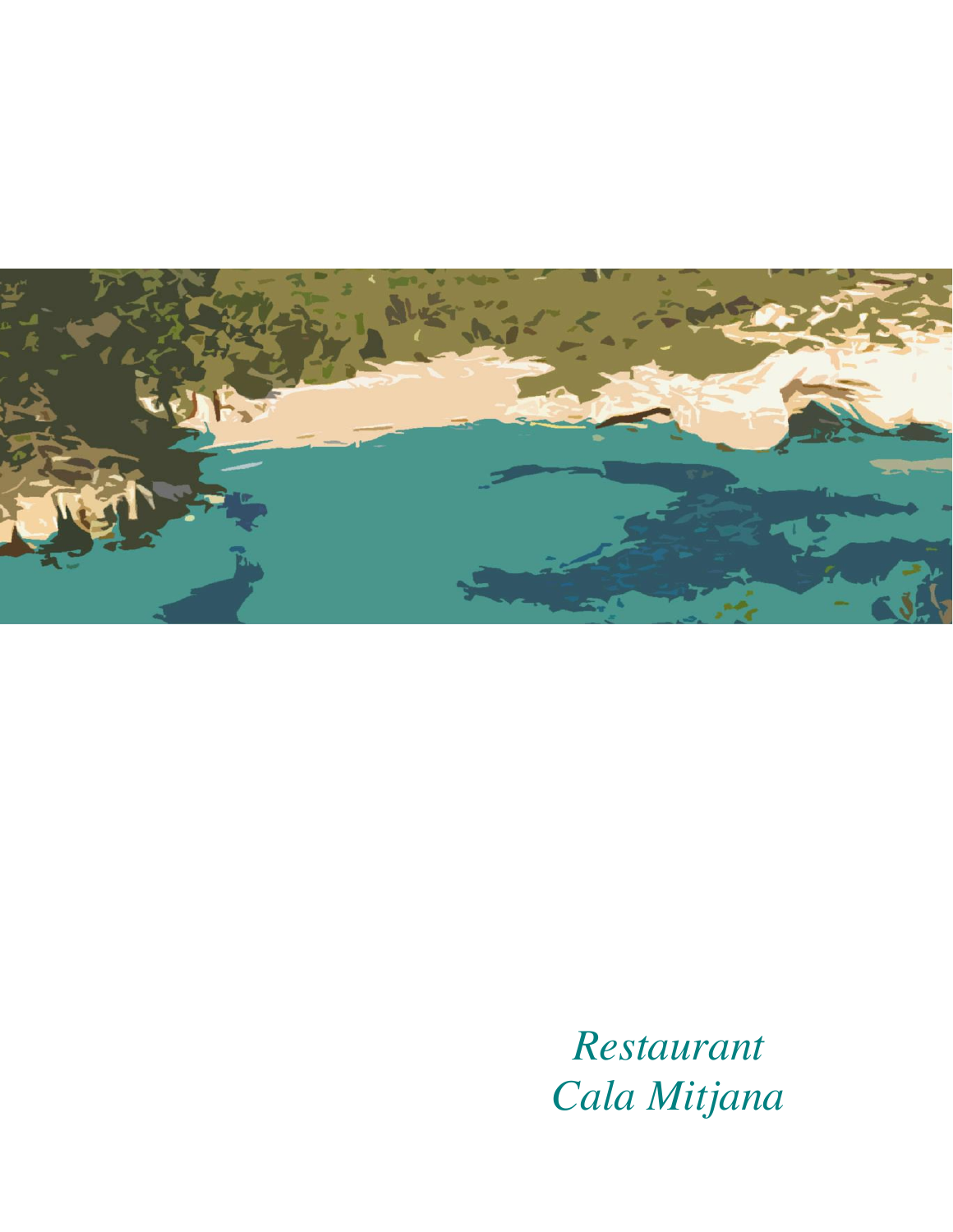

# **TAPAS AND STARTERS**... SUITABLE **TO SHARE**

Mediterranean salad with cherry tomato, mezclum, purple onion, cucumber, lemon vinaigrette and black olive (v) 8,50

Gorgonzola cheese salad with apple and walnuts (v) 9,40

Warm "montadito" with Camembert cheese, honey, almonds and spinach leaves (v) 9,40

Fresh Mahon cheese with tomato and basil (v) 8,30

Toasted bread with escalivada and Cantabrian anchovies 00 9,50

'Pa amb oli' with jamón ibérico or Mahon cheese 9,50 Slices of toasted bread dressed with garlic, tomato and extra virgin olive oil

Sea urchin or vegetable croquettes (8 un) 12,00

Stuffed aubergines at Menorcan style (v) 9,00 Delicious example of our traditional Menorcan Cuisine

Mussels 'à la marinière' or grilled with 'all-i-oli' 9,40

Clams in wine casserole 11,90

Clams 'à la marinière' casserole 11,90

King prawns sautéed with spicy peppers 11,90

Garlic prawns casserole in extra virgin olive oil 12,50

Octopus a la gallega 14,90

Baby squid battered and fried at Andalusian style 12,50

Grilled cockles 9,40

Grilled Menorca red shrimps (price according to market)

Patatas bravas (spacy potatoes) (v) 6,50

Timbale of vegetables (v) 9,50

Squid at Andalusian style 12,50

\*\*\*

Bread portion 0,50 eur

(v) Vegetarian dish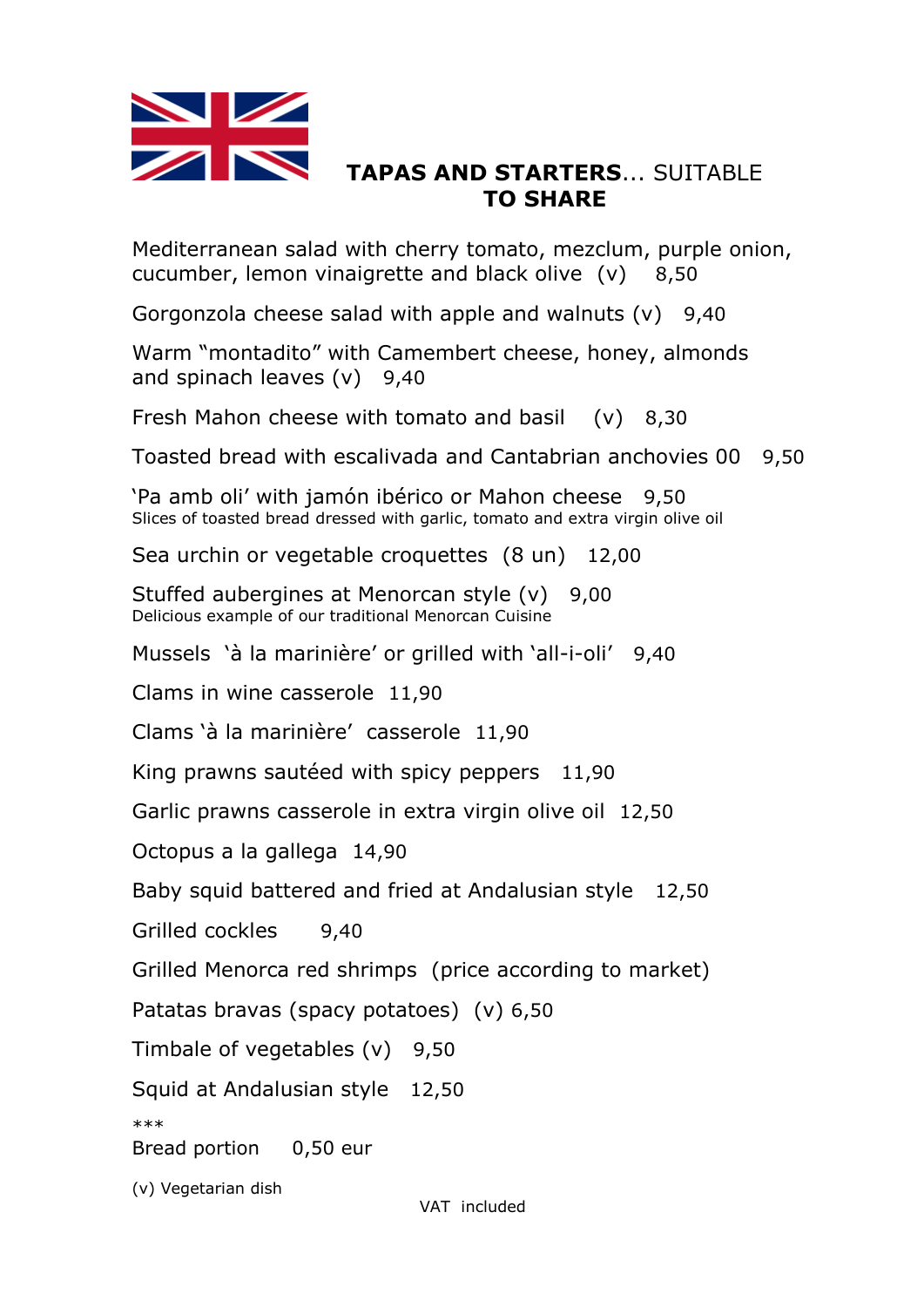# **MEAT DISHES**

Entrecote with pepper sauce 19,50

Fillet steak in Mahon cheese sauce 21,90 Smooth typical Mahon cheese sauce to flavour this delicious steak.

Huntsman's Tournedó with foie shavings 21,90 Fillet steak prepared with liver pâté mushrooms and variety of vegetables.

Lamb shoulder with honey and vegetables 19,50

Roast lamb shoulder with vegetables 18,50

Suckling lamb chops with garlic and potatoes 15,90

Au gratin pork steak with Mahon cheese 14,50 \*\*\*

All dishes are served with seasonal garnish.

## **FISH** AND **SEAFOOD** DISHES

Sea bass with Menorcan goat's cheese (Alcaidusset farm) upon a kiwi 'coulis' 17,70 Served upon a kiwi "coulis" baked in white wine and served with goat's cheese.

Cod with Menorcan sausage 'butifarró blanc' 17,70 Baked cod with a smooth sauce of Menorcan white sausage.

Cod with hazelnut crust 17,70 Finished in the oven, the cod is served with a hazelnut crust au gratin.

Baked sea bream on a bed of potatoes and vegetables 16,90

Grilled squid 17,20

\*\*\* Fish of the day: ask for fresh fish of the day

All dishes are served with seasonal garnish.

### **PASTAS**

Spaghetti Bolognese 8,90

Spaghetti with sautéed vegetables at wok style (v) 9,50

Homemade meat lasagne with garnish 11,90

Homemade vegetable lasagne with garnish  $(v)$  11,90

\*\*\* Gluten-free products: we can offer you gluten-free spaghetti and meat or vegetables lasagne (additional cost: 2 euro) (v) vegetarian dish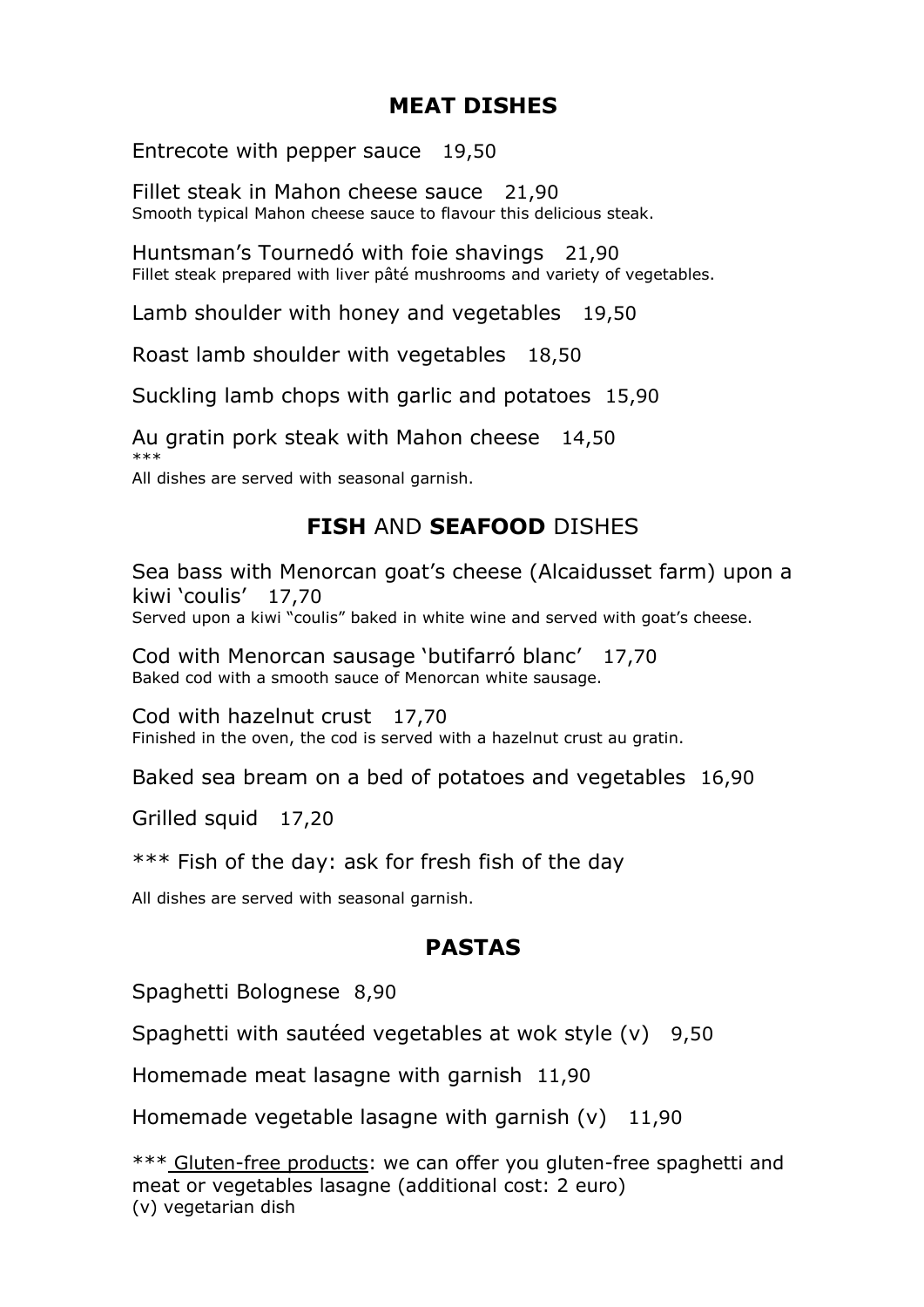# **PAELLAS** & **CALDERETAS**

Menorcan lobster stew (min. 2 people) price depending on weigh (62€/500g)

*The caldereta is one of the most representative dishes of traditional Menorcan cuisine. A tradition that began among the fishermen, from ancient times, and has been passed down from generation to generation to the present day. In the Restaurant Cala Mitjana we prepare this dish only with lobsters caught in Menorca, which give the authentic traditional flavour to this exquisite delicacy.*

*A delicious "caldereta" suitable for two people can be made with a lobster which weight being between 700 g. and 800 g., so it can cost 35 or 45 euros each. Ask the manager of the restaurant for more information.*

Menorcan grilled lobster price depending on weigh (62€/500g)

Menorcan fried lobster with potatoes and fried eggs price depending on weigh (62€/500g)

Rice broth with lobster (min. 2 people) p.p.p. (500 gr) 29,70 It's one of our specialities. Following the traditional recipe.

Lobster paella (min. 2 people) p.p.p. 29,70

Seafood fideuà (min. 2 people) p.p.p. 17,40 Typical Valencian dish where the rice of a paella is replaced with pasta.

Mixed paella (min. 2 people) p.p.p. 16,90 Rice with meat, vegetables and seafood following the traditional recipe.

Vegetable paella (v) (min. 2 people) p.p.p. 16,90 With a variety of vegetables and mushrooms.

Meat paella (min. 2 people) p.p.p. 16,90 Typical paella with a variety of meat and vegetables.

Seafood paella (min. 2 people) p.p.p. 17,40 The seafood gives a pleasant flavour to our rice.

Boneless black rice with cuttlefish ink (min. 2 people) p.p.p. 17,40 The ink of the squid is used to give the characteristic colour to this seafood and rice dish off the bones and no shells.

"p.p.p.": price per person

VAT included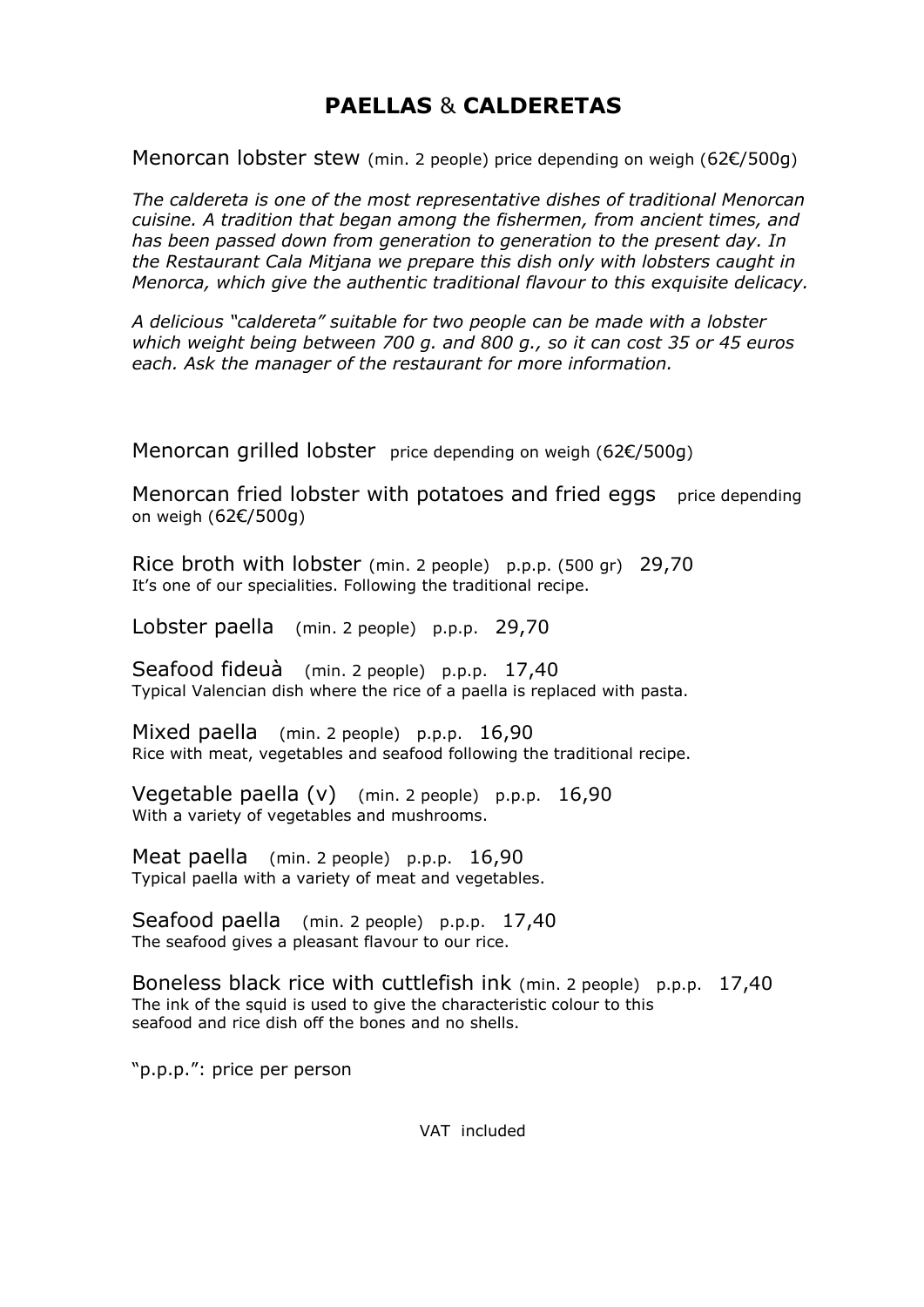# **HOME MADE DESSERTS**

| Homemade cake of the day                                                                                                 | 5,50 |
|--------------------------------------------------------------------------------------------------------------------------|------|
| Profiteroles filled with cream and covered with a<br>delicious chocolate sauce                                           | 5,50 |
| Homemade Menorcan soufflé flambéed with Cointreau<br>With sponge cake, ice cream, a touch of liqueur and meringue gratin | 5,50 |
| Cala Mitjana dessert: vanilla ice- cream with                                                                            |      |
| fresh orange juice and Cointreau                                                                                         | 5,50 |
| Lemon sorbet covered in Smirnoff                                                                                         | 5,50 |
| Walnuts with cream and honey from Menorcan flowers                                                                       | 5,50 |
| Strawberries with fresh orange juice                                                                                     | 5,50 |
| Strawberries and cream                                                                                                   | 5,50 |
| Soft Mahon cheese with honey from Menorcan flowers                                                                       | 5,50 |
|                                                                                                                          |      |

Variety of Ice Cream flavours: mint, chocolate, vanilla, strawberry.

### **COFFEES**

Capuccino: *coffee with cream.*

Calipso coffee: *coffee, Tia Maria and cream.* 

Irish coffee: *coffee, whisky and cream.*

Scotch coffee: *coffee, vanilla ice cream and whisky.* …

#### **LONG DRINKS**

Gin Tonic *(Xoriguer, Beefeater, Larios, Gordon's…)*

Gin Tonic *premium (Hendrick's, Seagram's, Voortrekker…)*

*Cuba Libre (Bacardi, Brugal…*

Whisky on the rocks *(Cardhu, Ballantines, Jim Beam, Glenfiddich, JB, Jack Daniels, Jameson, Redlabel…)*